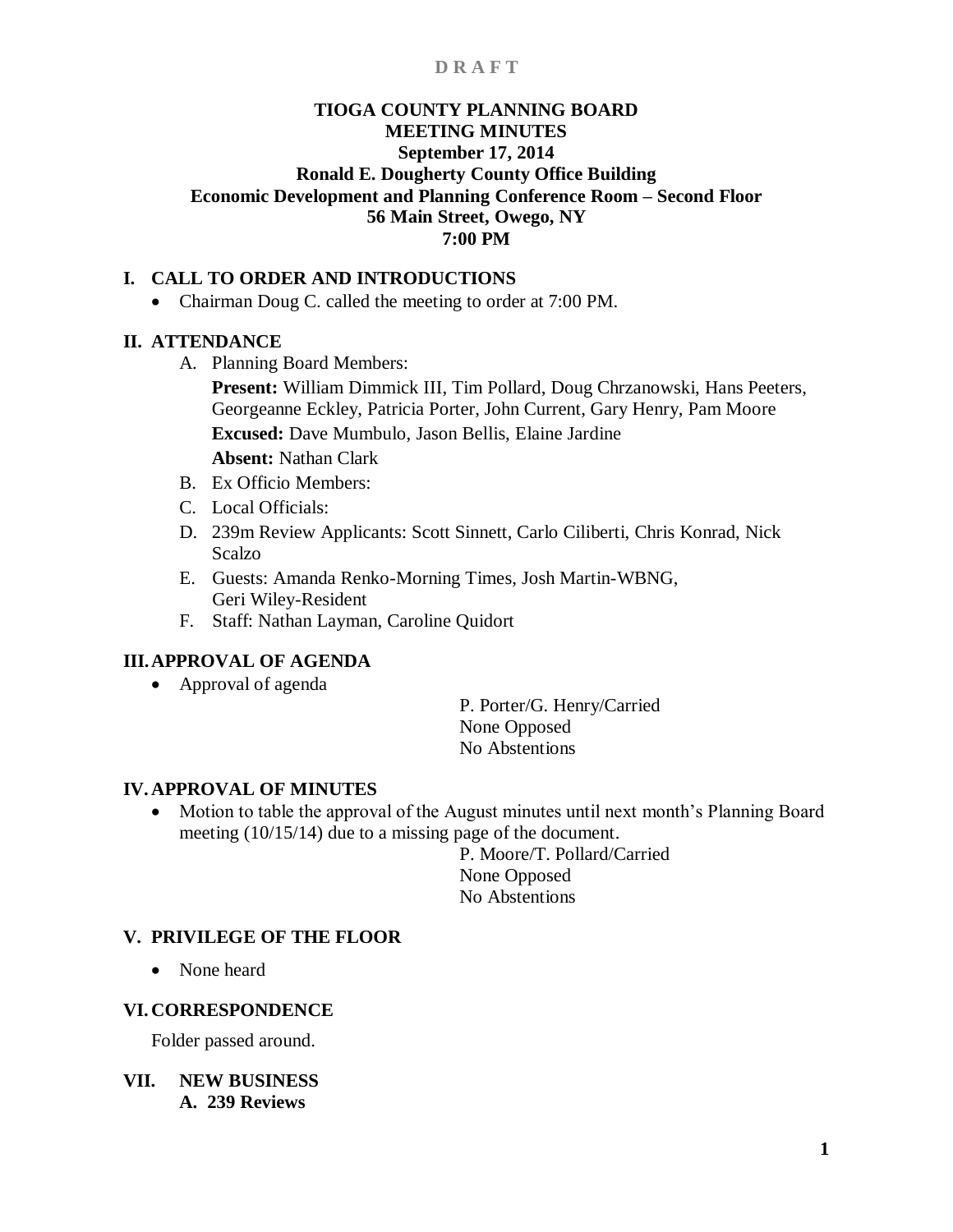**Caroline Quidort:** Due to the similar application materials, the only difference being that one special use permit is for the facility itself and the other is for a height variance, it would make sense to consider both cases together during our discussion and separate the cases with two separate motions when it comes to the voting process.

**Doug Chrzanowski:** Hearing no issues we will consider both as one and vote on independently.

# **1. County Case 2014-018: Town of Owego, Special Use Permit, Site Plan Review, Lockheed Martin**

The applicant is proposing to construct a biomass to energy generation system adjacent to the current biomass facility. The new facility will be a Concord Blue Assessment  $\&$  Demonstration System and will utilize "staged reforming" to use the woody biomass, without incineration, to produce electricity. The new facility will have the capability of producing renewable energy. The facility is composed of multiple structures including a tower, biomass storage containers, a generator, wastewater treatment building, and gas storage tank. The proposed facility's overall height will be 65 feet. A portion of a previously disturbed site will be redeveloped in relation to this project. Less than 1 acre of total land will be disturbed therefore a Storm Water Pollution Prevention Plan is not required. The proposed project will result in an additional 2-3 truckloads per week to service the facility.

The surrounding area is currently made up of industrial, commercial, and residential uses.

**Staff Comments:** The proposed project will be located in a previously developed area adjacent to the existing biomass facility. The project is primarily accessed through the existing internal network of roads and is buffered by distance and elevation from surrounding land uses. The construction of a 16' wide access road will result in minimal new impervious area. A minor increase in truck traffic will utilize the existing route for current biomass traffic. The proposed facility will have a minimal impact on the surrounding area.

## **Conditions:**

1. That the applicant obtain all required state, county and local permits, licenses and registrations.

**Recommendation:** After thorough consideration of the above, Staff advises the County Planning Board recommend *APPROVAL of the Special Use Permit with the conditions noted above.*

# **2. County Case 2014-019: Town of Owego, Special Use Permit, Lockheed Martin**

The applicant is proposing to construct a biomass to energy generation system adjacent to the current biomass facility. The new facility will be a Concord Blue Assessment & Demonstration System and will utilize "staged reforming" to use the woody biomass, without incineration, to produce electricity. The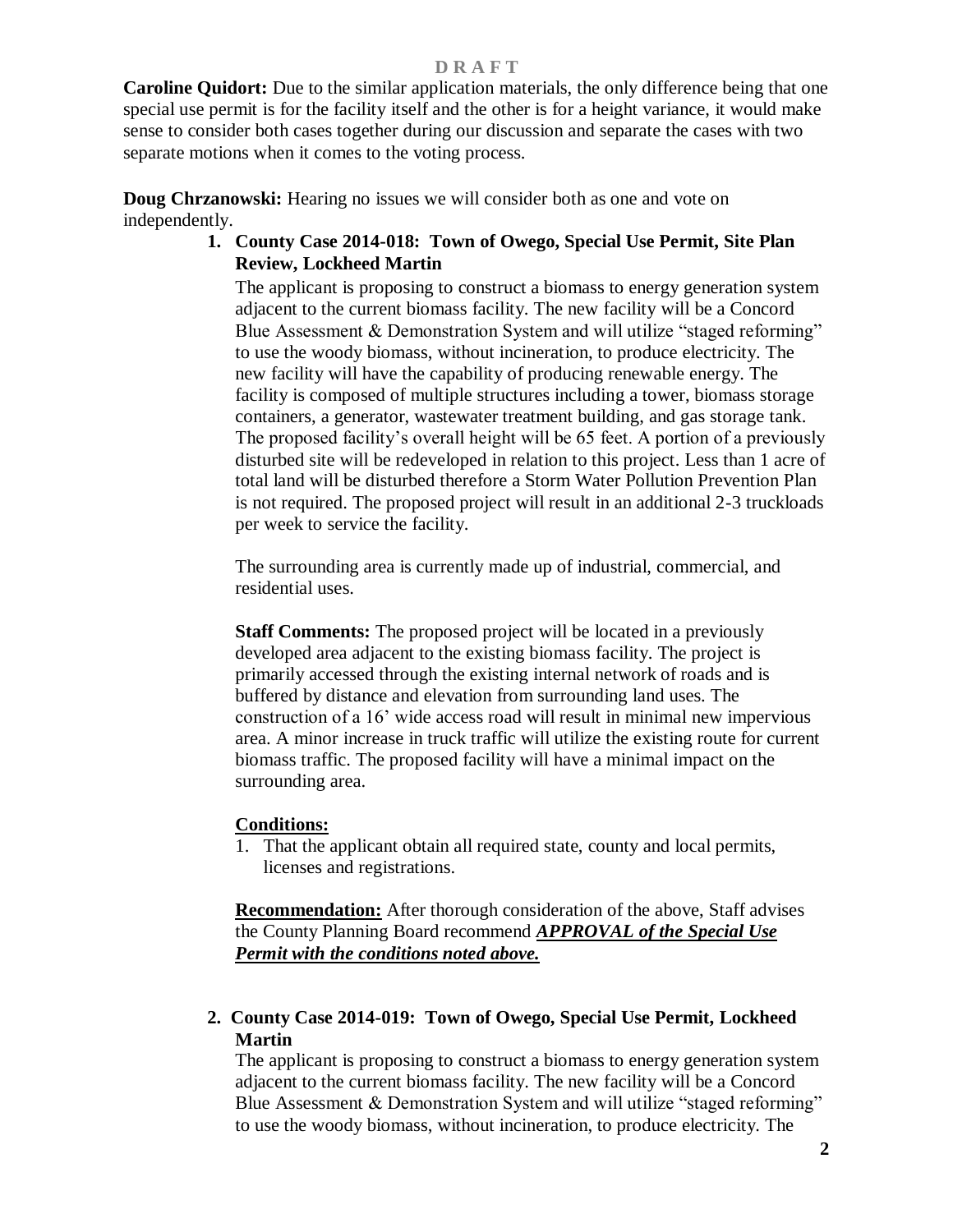new facility will have the capability of producing renewable energy. The facility is composed of multiple structures including a tower, biomass storage containers, a generator, wastewater treatment building, and gas storage tank. The proposed facility's overall height will be 65 feet. A portion of a previously disturbed site will be redeveloped in relation to this project. Less than 1 acre of total land will be disturbed therefore a Storm Water Pollution Prevention Plan is not required. The proposed project will result in an additional 2-3 truckloads per week to service the facility.

The surrounding area is currently made up of industrial, commercial, and residential uses.

**Staff Comments:** The proposed project will be located in a previously developed area adjacent to the existing biomass facility. The overall height of the proposed facility will exceed the permitted height in the Industrial District but a Height Exception may be granted by special permit. The visual impacts of the 65' structure and its appurtenance are clustered next to the existing biomass facility which included appurtenance that are greater in height and at a higher elevation then the proposed facility. Issuance of a special permit for a height exception will have minimal impact on the surrounding area.

## **Conditions:**

2. That the applicant obtain all required state, county and local permits, licenses and registrations.

**Recommendation:** After thorough consideration of the above, Staff advises the County Planning Board recommend *APPROVAL of the Special Use Permit with the conditions noted above.*

 **Nick Scalzo:** Discusses the project process and provides visual aids in the form of poster boards in order to demonstrate the preexisting site with current Biomass facility, Site circulation, and the conceptual design for the new facility.

**Q: J. Current**- Are you still going to have some sort of methane gas being produced or what type of gas is going to come off?

**A: Nick Scalzo**- It will be a synthetic gas because it's a mixture of a number of different gasses. This gas will go through a whole cleaning process that takes some tars out of it and some of the gasses such as the methane and such will be utilized in the power generation facility.

 **Q: J. Current**- What type of exhaust comes from combustion?

**A: Nick Scalzo** – The exhaust since it is cleaned up and we are taking out some of the materials that are more troublesome it will be just like any other gas.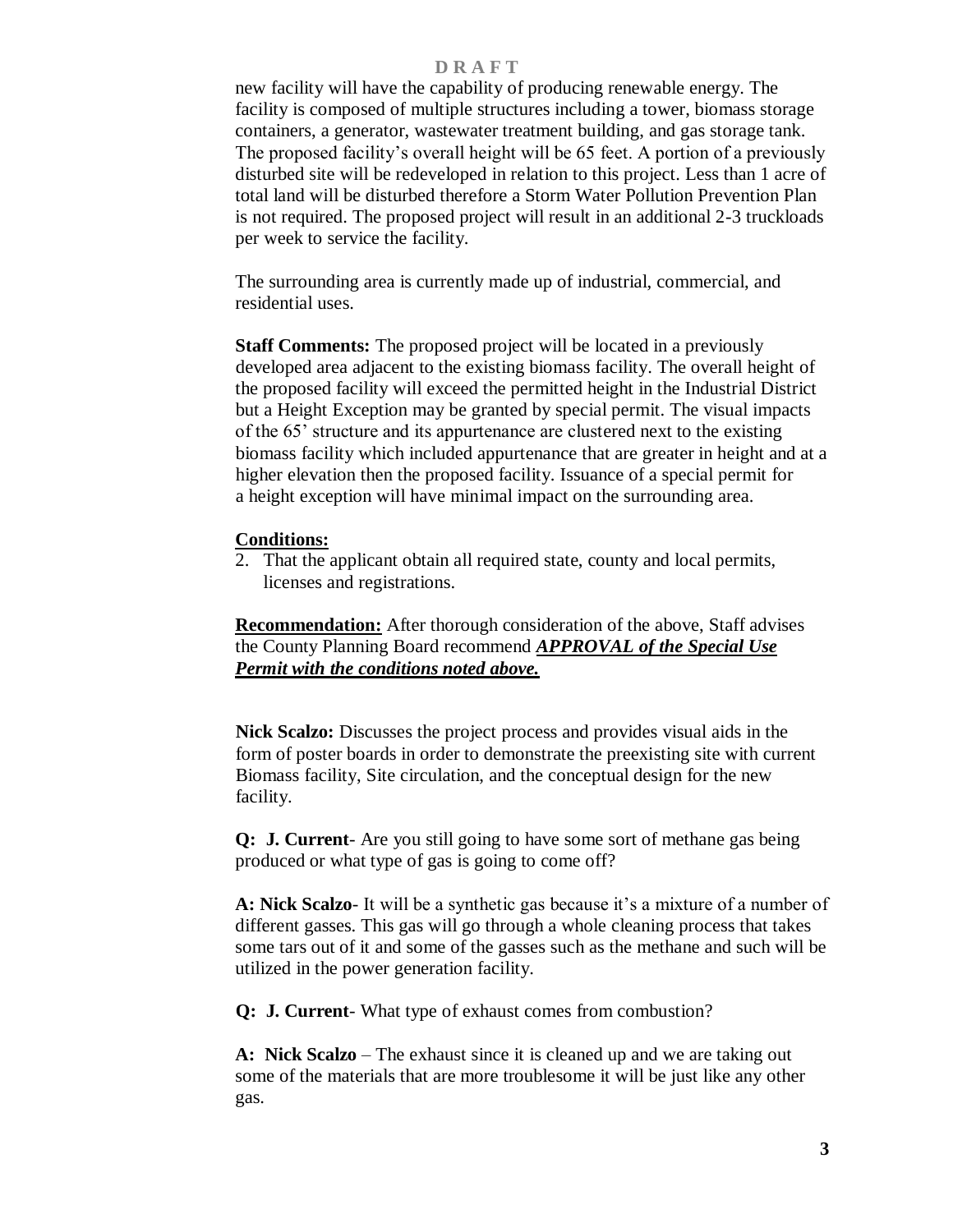### **Q: J. Current**- So Carbon Dioxide?

**A: Nick Scalzo** – It will be the same product as basically a methane or natural gas process produces. This will all be spelled out in our air permit that will be submitted to the DEC.

 **Q: J. Current**- Are there any other products that get formed during this process that have to be dealt with in any special nature that don't get consumed during combustion?

**A: Nick Scalzo** – There will be a tar product that we will dispose of and there will be an ash product that comes out of the bottom.

 **Q: J. Current**- Disposed of in a landfill?

**A: Nick Scalzo** – What we currently do at the biomass facility today is we use our ash for landfill cover which is a relatively green way to use our ash rather than just throw it away. The ash produced will be a very small amount because this will be a demonstration facility.

 **Q: J. Current**- Demonstration being that you will sell this system to somebody?

**A: Nick Scalzo**- The intent is to engineer it, make sure it works like we think it will work, and then possibly use it to sell and as a new marketing basis.

 **A: Chris Conrad**- The benefit for us is the company looks at this as a potential new source for sales and we were lucky enough to have the land up here and the ability to do it, and since we had such success with the last biomass facility they wanted to put it right next to it, so that if a customer wants to do it we can actually show them how it works.

 **A: Nick Scalzo**- And to add onto that the fact that we had this biomass facility which you helped us to get, we got this project when other Lockheed Martin Facilities did not.

 **Q: G. Eckley**- So basically you are feeding it wood? Is it a specific type of wood?

**A: Nick Scalzo** – It is a wood chip product. I don't want to name names but we buy most of our wood chips from a local person right here in Owego.

 **A: Chris Konrad**- It's the left over product from the mill. So we buy the chips from the mill, he trucks them in and we use them and it's a pretty efficient system.

 **Q: J. Current**- Is there any appreciable noise with this process?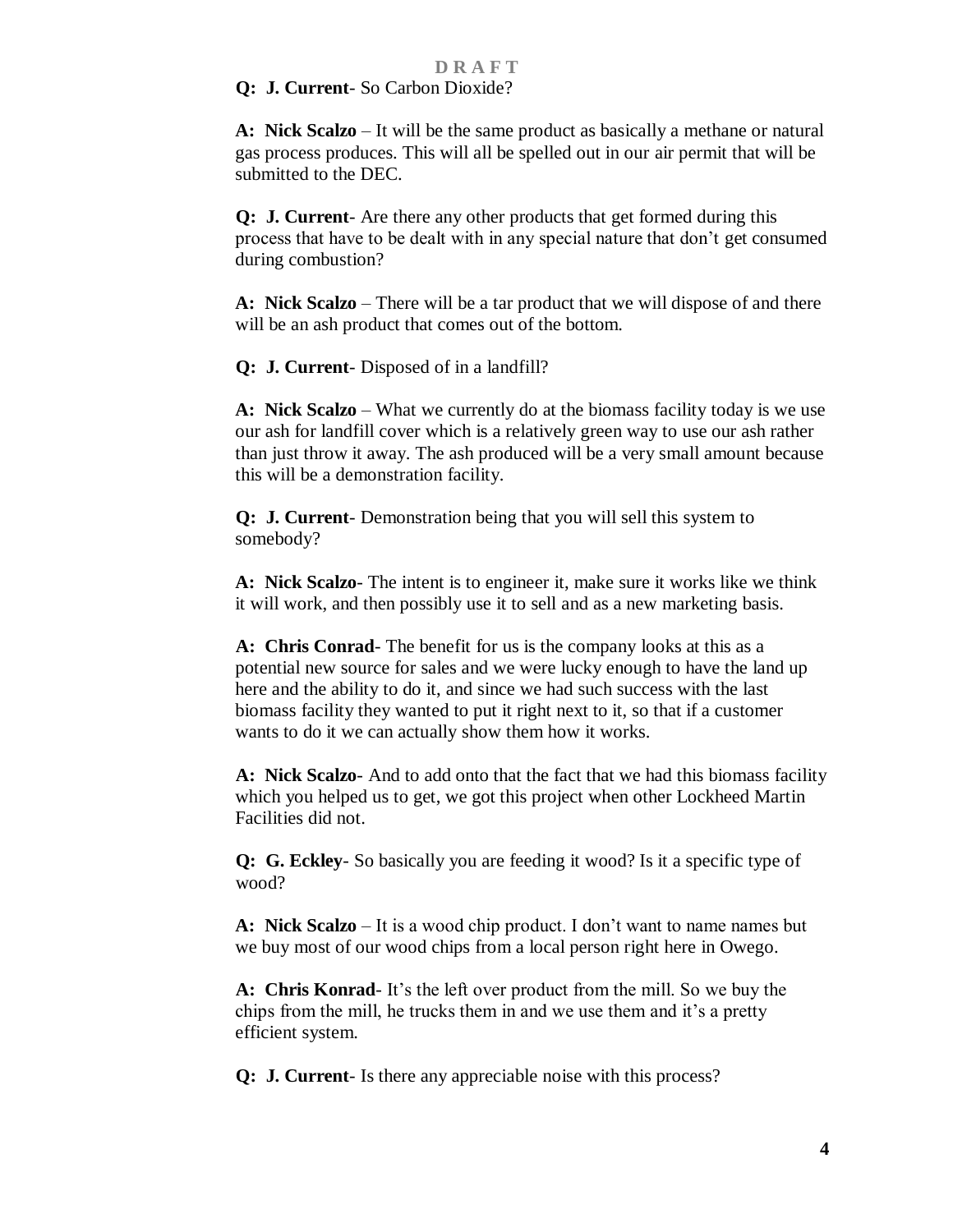**A: Nick Scalzo** – There will be a standard amount of noise, the generator will make a little noise along with a few motors, and we are thinking of using the compressed airlift that's already on site. No more noise than we already have at the site. It's a very quiet system.

 **Q: J. Current**- Are the containers that bring the product in staged or immediately unloaded?

**A: Nick Scalzo** – These containers will be brought in on truck, we are still running through the calculations but there will most likely be two to three trucks a week at most.

 **Q: J. Current**- So that's like a container that sits on a truck, and then the container gets left behind when the truck leaves? When the truck arrives it drops off a full container and takes an empty one back?

**A: Nick Scalzo** – It's not unlike a dumpster at someone's facility. The containers will be staged at where we buy the wood chips.

 **Q: D. Chrzanowski** – Are the waste products that exit the bottom of the tower accumulated somewhere so there is no escape?

**A: Nick Scalzo** – There is a hopper and a shaker system to funnel it down into a collection bin making the process is a continuous closed loop system.

 **Q: H. Peeters**- So the carbon gets used for the coverage of landfills?

**A: Nick Scalzo** – That is what we will probably use it for. In the real world it can be used for a number of things. There is still some energy value in there, you could use it to fertilize fields, so there are number of things that can be done. This is just a demonstration facility to show that the process is working.

**A: Chris Konrad**– So our intent right now is to dispose of it the same way we do with residual product from our existing biomass facility. So it will go down the same way it is now by working with environmental groups to truck the residual product to approved landfills for coverage.

 **Q: J. Current**- As a demonstration unit what is the scale of this unit compared to if it was a permanent installed unit? Does it depend on the users demand?

**A: Nick Scalzo** – These are a little bit like windmills, this is a very small windmill whereas the bigger windmills are only 2 megawatts. The bigger units are most comparable to the bigger windmills. This is small and the bigger ones aren't super huge. This is a full scale working unit it is just deciding how much power you want. This unit would be good for approximately 100 homes.

 **Q: J. Current**- How many kilowatts a year would you have to use to make this feasible to be installed on a site?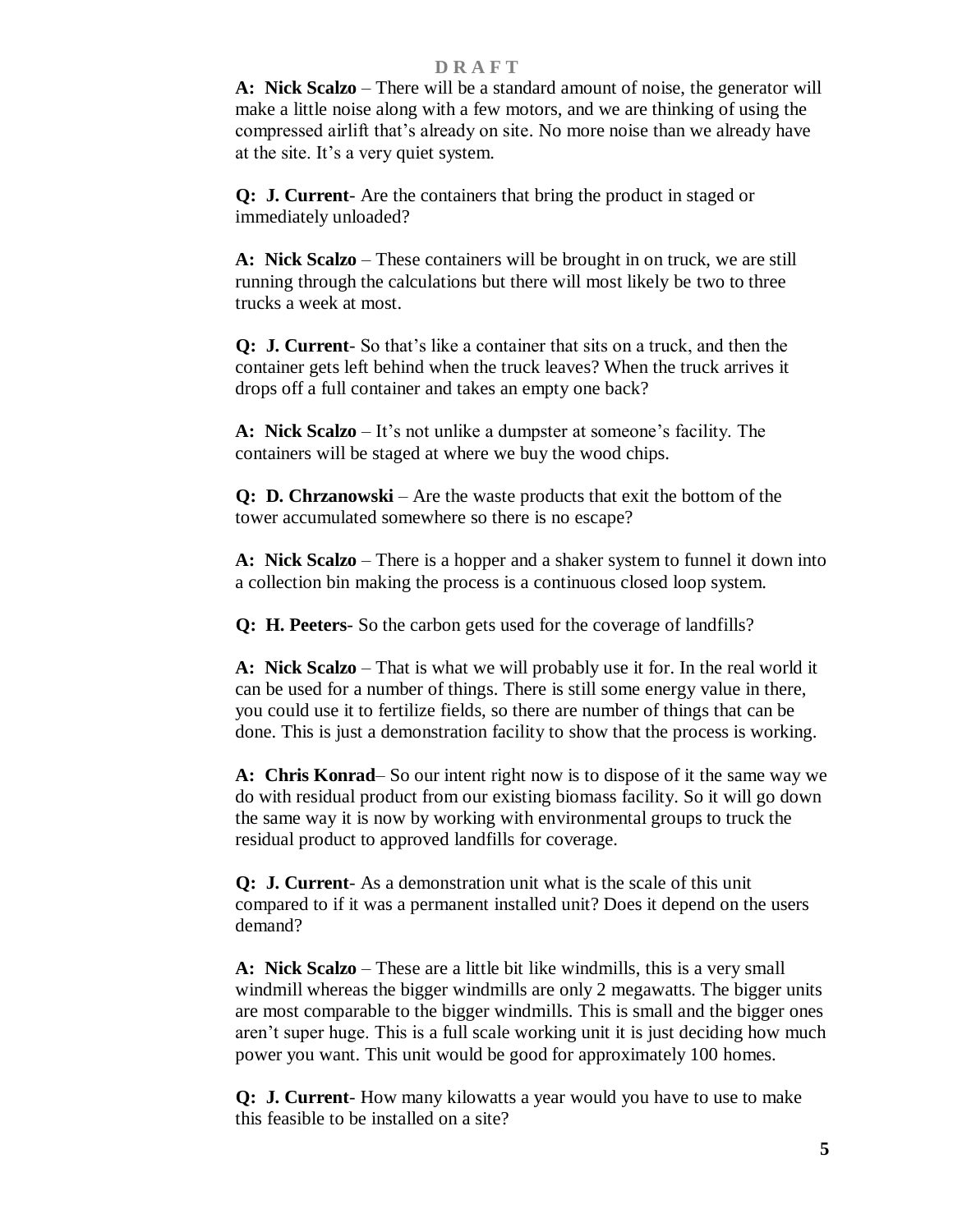**A: Chris Konrad** – I think that is what we are trying to figure out.

 **Q: C. Quidort**- Will your own campus be using the energy generated?

**A: Nick Scalzo**– The intent is to use it in a power house to run this biomass facility and nowhere else at our facility. As a demonstration facility we are not running it every day of the week. We are not generating great amounts of electricity.

 **Q: J. Current**- So you are not going to contribute anything to the grid with this unit?

**A: Nick Scalzo** – No, our biomass facility today makes steam and that steam provides a small amount of electricity to our own site. We don't put anything back to the grid even with our existing biomass facility.

 **Q: G. Henry**- So you said that this is not running every day of the week?

**A: Nick Scalzo** – I mean I come here saying it could however our intent right now is to take it slow and test it out. We are looking at running it for about 12 hours a day for maybe four or five days a week. If it does work out where we can run and everything is going good then we could start thinking about using the electricity produced for our facility.

 **Q: G. Henry**- So if it was run on a continuous basis the number of truck loads that would be coming in would probably be two to three times what you are looking at now?

**A: Nick Scalzo**- I think those numbers were based on full 24 hours a day, 7 days a week. But our initial is just 4 to 5 days a week.

 **Q: J. Current**- What is the cycle time, when its down and then to get it running again?

**A: Nick Scalzo** – There is a heating system so you do have to heat it back up again but I do not think it is more than 6 hours.

 **Q: P. Moore**- What are the emission points in this system and what are the gasses that are going to be produced?

**A: Nick Scalzo** – There is a small amount of emission at the top of the tower, the generator its self will be an emission point, and then the storage tank has a release valve on it which should never go off and this is the third emission point. The gases that are produced will be methane gasses.

 **Q: P. Moore**- Are some of these gasses going to be flared off?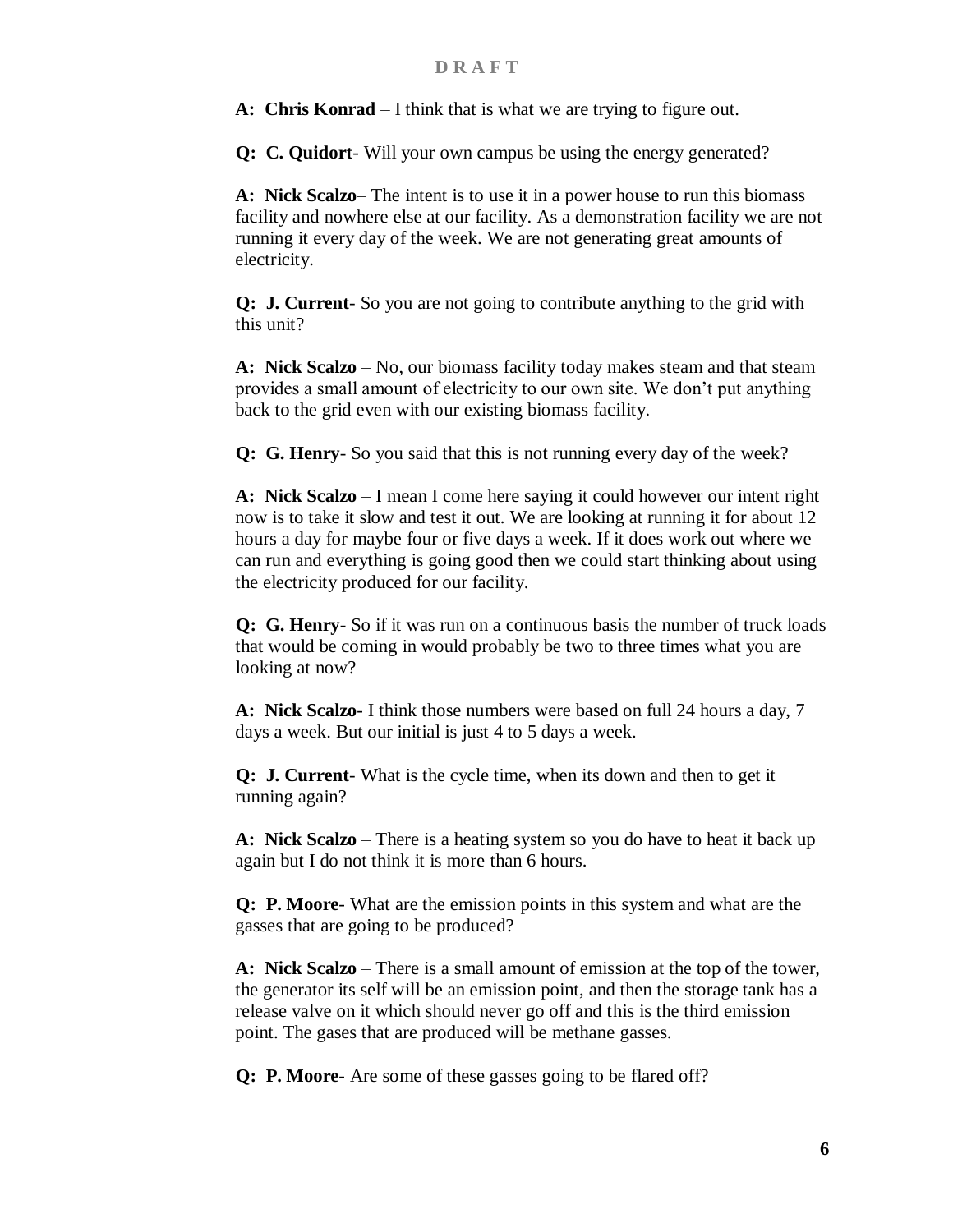**A: Nick Scalzo** – Yes there is a flare that will be used in the event that we do not use the gas. For example if the storage tank is full of gas and you want to shut down the unit you would flare off the excess gas.

 **A: Chris Konrad** – The thing to remember is we will not be able to operate this unit until we get the air permit that shows that all those emission points are within regulation.

 **Q: P. Moore**- The ceramic marbles do they contain something or are they just for holding heat?

**A: Nick Scalzo** – They are for holding heat.

 **Q: J. Current**- Is this a totally new technology that Lockheed Martin Developed?

**A: Chris Konrad** – It's a fairly new technology that we partnered with a wellknown technology company named Concord Blue out of Germany. We are taking it and testing it out to make sure it is 100 working before we do anything else. This is not the only prototype of this running in the world.

 **Q: J. Current**- So there is something similar to this running somewhere else?

**A: Chris Conrad**- Yes

 **Q: C. Quidort**- What type of facility do you envision such a facility running, an industrial site, a commercial site, etc.?

 **A: Chris Konrad**- I don't think we know right now and don't have an answer to that question at the moment.

 **Q: P. Moore**- How do the residents located 2 tenths of a mile from this fell about the project?

**A: Nick Scalzo** – I don't know if I can answer about this specific project but we have had no negative comments on the biomass facility that we put in back in 2009.

 **A: Chris Konrad** – As you can see where it is on the facility its located fairly far away from any residence.

 **Q: J. Current-** Could this use any other fuel other than wood?

**A: Nick Scalzo** – It could there are other potential fuels that could be used.

**A: Chris Konrad** – But just for clarity we will only be using wood chips, due to our air permitting we use wood chips, so that is what we are trying to demonstrate.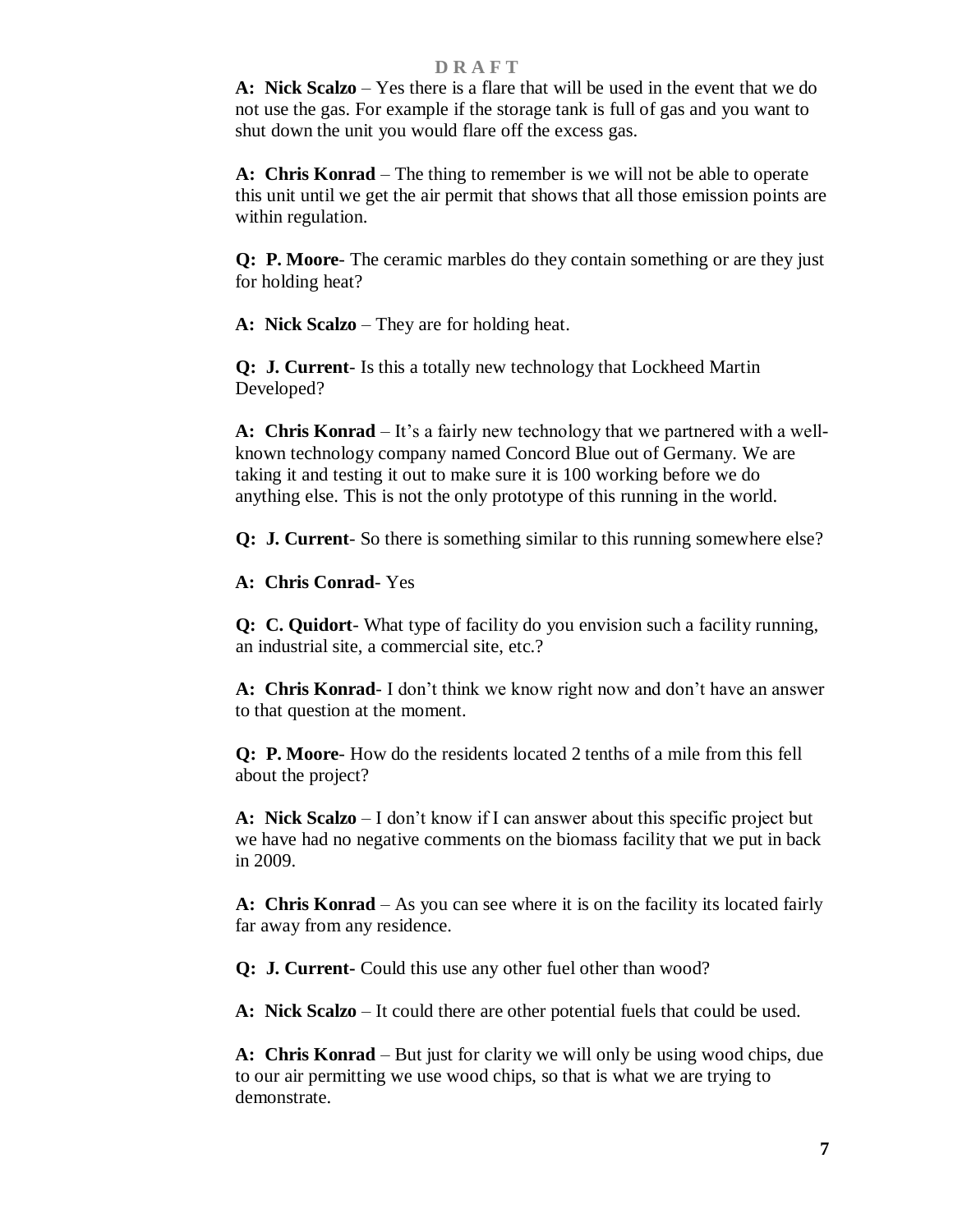**A: Scott Sinnett**- Also with any type of experiment you want to have a consistent source that doesn't vary and wood chips are very consistent. We want to really study this and make sure it is working correctly.

**Q: P. Moore**- How many truck trips a week are there right now?

 **A: Nick Sclazo**- This time a year we are looking at 14-16 trucks a week whereas is in the wintertime we bring in about 20 a week.

 **Q: P. Moore**- So your trucks will be coming and going from state route 17c?

 **A: Nick Scalzo** – That's correct that's what they all do today.

 **Q: D. Chrzanowski** – Is there access from Taylor Rd.?

**A: Nick Scalzo** – Actually there is, we put in a road from Taylor road but it is difficult for trucks to access.

 **Q: D. Chrzanowski** – I am more worried about egress, you have quite a sizable gas storage tank it looks like it is probably 3-5 thousand gallon tank?

**A: Carlo Ciliberti** – It is right now about the size of a thousand gallons.

 **Q: D. Chrzanowski** – Have you contacted the emergency services support due to the large size of the storage tank? Also I noticed the tower is not enclosed I am assuming for structural reasons?

**A: Carlo Ciliberti** – The tower is not enclosed due to structural reasons in addition to the nature of the facility being demonstrational and the need to be able to see within. The fire marshal has been consulted and also the roads are structured so a fire truck could get in if need be.

**Q: D. Chrzanowski** – So the fire truck could come in from both sides?

 **A: Chris Konrad**- Yes, there is a gate out to the main road up the back of the site. We also have an onsite emergency response team with a fire truck that has coordinated with the local fire department so that they know what we are doing. As a part of the project the local fired department will come in, look at it, and overall better understand the project.

 **Q: P. Moore**- Are you utilizing the heat as well as the electricity that will be generated?

**A: Nick Scalzo** – Just to reheat itself, some of the gas will be used to heat the ceramic marbles, but no the heat will not be used because it will be somewhat dissipated through the process.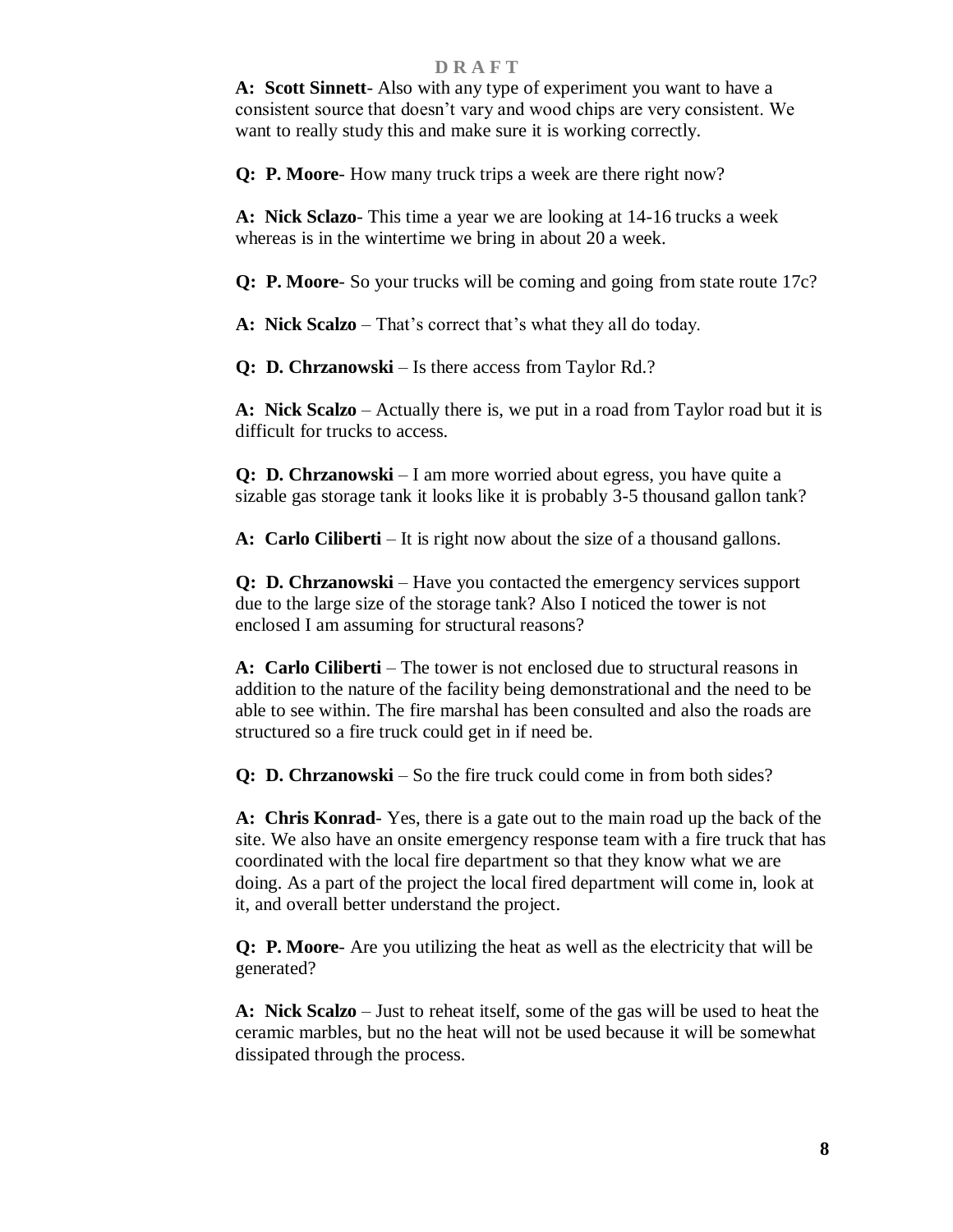**Q: P. Moore-** I am envisioning a composting kind of process which produces a lot of heat and this sounds like it is sped up from a type of composting process.

**A: Nick Scalzo** – It might not be a good comparison but it is just to try to get us all on the same page.

**A: Scott Sinnett** – The special thing of the whole project is that due to the use of the ceramic marbles you are actually spreading the heat evenly throughout the whole system rather than just heating the outside of the system.

 **Q: G. Eckley**- So in other words these ceramic marbles mixed with the wood accelerates the heating process making the gas which goes into the generator?

**A: Scott Sinnett** – Yes, with no flame what so ever.

 **Q: G. Henry-** What is the length of time it takes for when you put something in the top for it to make it to the bottom?

**A: Carlo Ciliberti**– The total drop time is less than an hour.

 **Q: H. Peeters** – You've talked about the air pollution, you've talked about the solid waste produced, is there any waste water coming off this site that you have to be concerned with?

**A: Nick Scalzo**- There is water that will be collected off the bottom. It will be put into tanks and evaluated; again this is a demonstrational facility so we need to understand. We do not anticipate any problems, it will be collected in a small storage tank and then tested and we will have the capability to put it to our storm water system or if something is wrong with it we will dispose of it appropriately.

**Q: H. Peeters**- So you are going to be monitoring data on a continuous basis?

 **A: Chris Konrad**- It will be a catch all system that will catch every bit of it and we will constantly monitor it, and if there are any issues we will properly dispose of it.

**A: Nick Scalzo** – We do have data from some of these that are actually running so we have an idea of what types of things to be looking for.

 **A: Chris Konrad** – So in essence the data is out there, if you go look at the Concord Blue website they provide the data but we are not going to trust fully in the data. We are going to gather our own data in an attempt to fully understand it.

**A: Nick Scalzo** – In regards to the other special use involving height this tower is 65ft tall max, we actually think it is only 62ft but we put in for 65ft.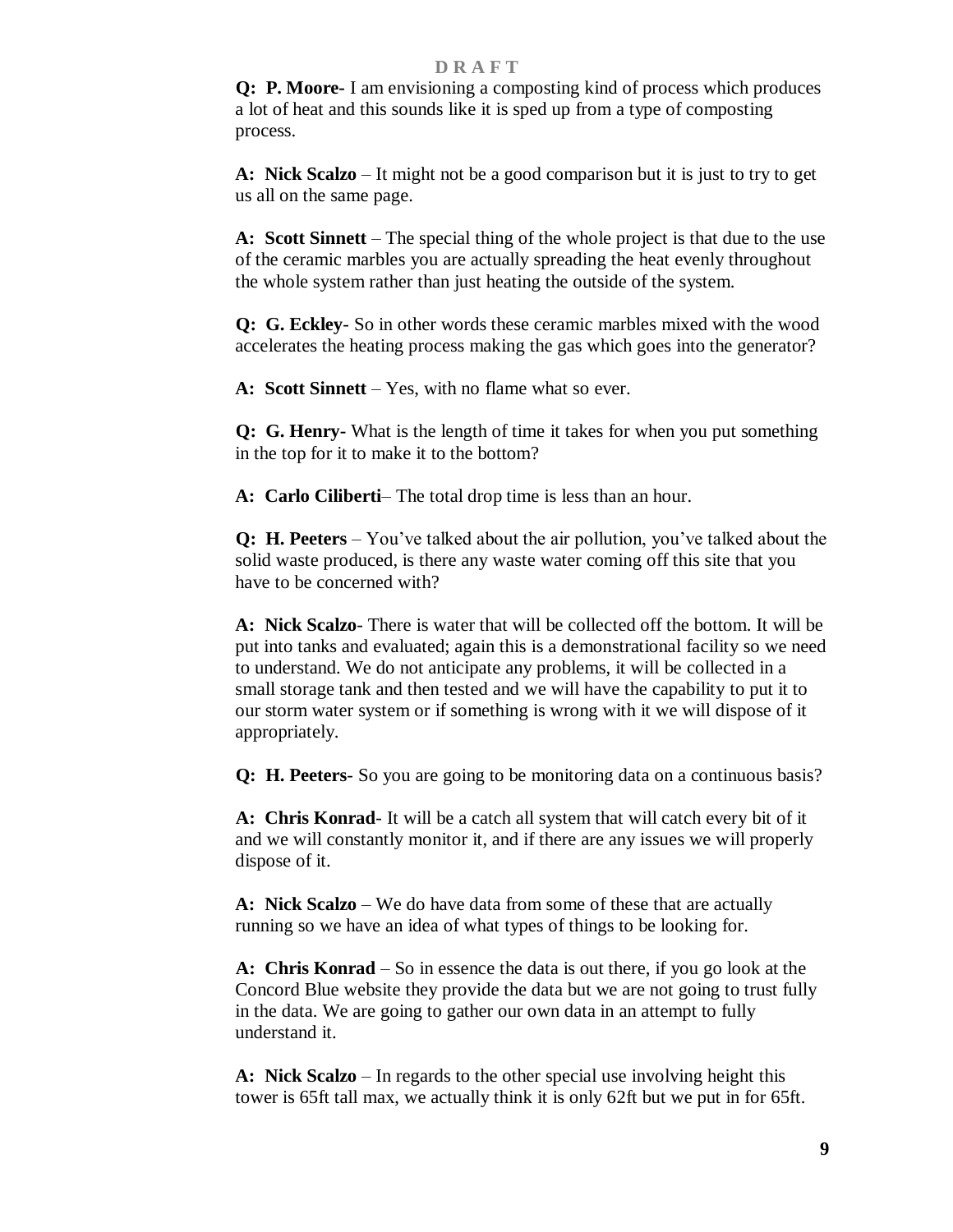The stack of our existing biomass facility is 75ft and we are only asking for 65ft for our new facility.

 **Q: P. Moore**- The woody biomass that is input into this facility is it just a raw wood from a mill as opposed to a processed wood product that has been shredded?

**A: Nick Scalzo** – Explains the milling process that produces the wood chips in which this facility uses and further explains that the waste wood that is provided to Lockheed Martin is dependent on what is being milled that week.

 **Q: P. Moore**- So no glues, resins, or anything else from a processed wood?

**A: Nick Scalzo** – No, it comes straight from the mills.

 **Q: H. Peeters**- So it is still pretty wet and already de-barked?

**A: Nick Scalzo**- We don't get much bark with it because it is de-barked, and it is wet somewhere to 30-50% moisture content.

 **Q: H. Peeters**- So undoubtedly you produce a lot of tar from burning the wet wood through this biomass process?

 **A: Nick Scalzo**- Yes, those tars are the things that are being collected at the bottom.

 **Q: G. Eckley**- The ash and the tar is what goes to the landfill for cover?

**A: Nick Scalzo** – Correct the charcoals and ash.

 **Q: P. Moore-** Is it actually ash that is left or is it more of a cellulose material since there is no combustion?

**A: Nick Scalzo** – Our biomass facility is true ash, whereas this facility produces more of a charcoal material which still has some energy value left in it.

**Q: T. Pollard-** So have you identified a market for that byproduct yet?

**A: Chris Konrad** – No we have not

**A: Scott Sinnett** – There is a lot of potential markets as it is used for a lot of things around the world.

 **Q: T. Pollard**- Is it worth shipping it though?

**A: Scott Sinnett** – Again it's a development facility, we are Lockheed Martin, we don't want to sell it and be responsible for it so the safest place for us to put it is in a landfill which is the greenest thing we can do.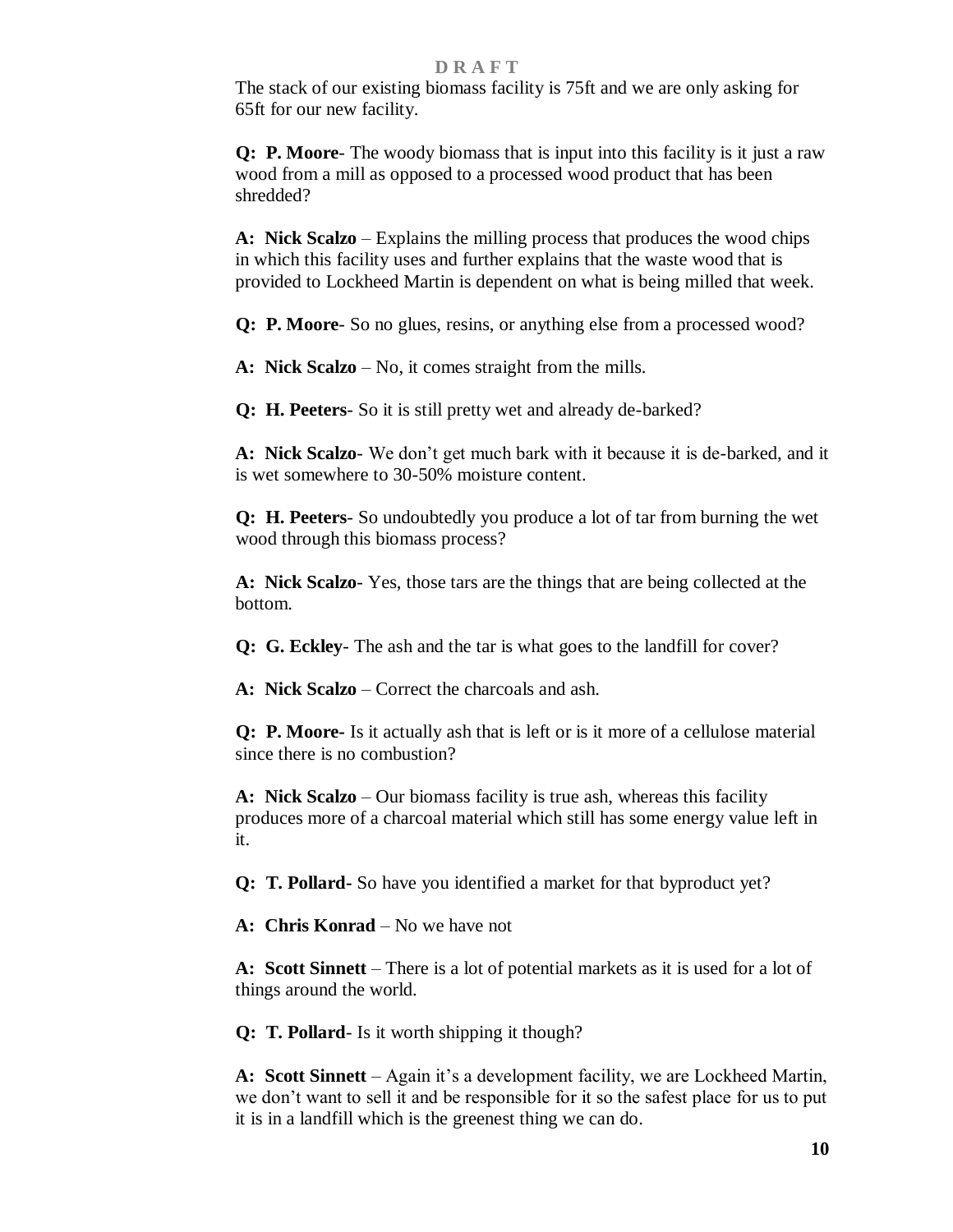**Q: P. Moore-** But there might be an opportunity for researchers to get involved to develop workable products from it?

**A: Scott Sinnett**– Absolutely there is a lot of potential in the research of syngass.

 **Q: D. Chrzanowski –** Does anyone have any other questions or concerns?

**With no further discussion, motion to recommend approval of Staff recommendations of County Case 2014-018:**

|                   | G. Henry / J. Current/ Carried |
|-------------------|--------------------------------|
| Yes               | q                              |
| N <sub>0</sub>    | o                              |
| <b>Abstention</b> |                                |

**With no further discussion, motion to recommend approval of Staff recommendations of County Case 2014-019:**

> **G. Henry/ J. Current/ Carried Yes 9 No 0 Abstention 0**

## **VIII. REPORTS**

- A. Local Bits and Pieces
	- 1. Town of Candor G. Henry
		- Updating our comprehensive plan and there has been some heated debate on the planning board as to involve public input or not in the process. It seems like we spent more time arguing if we would have it or not but in the end the final vote determined that we would.
	- 2. Town of Nichols P. Porter
		- Our Comprehensive plan is sitting idle, due to our debate on our drone ordinance.
		- We are currently looking at a production brine law in which I will be continuing to research.
		- Also we are looking at the town of Chemung's right to farm law in order to develop our own for the town.
		- Meeting every couple of weeks in order to catch up on this.
	- 3. Town of Berkshire T. Pollard
		- No Report
	- 4. Town of Tioga D. Chrzanowski
		- Continuing to work on the comprehensive plan while our site plan is kind of stalled at the moment.